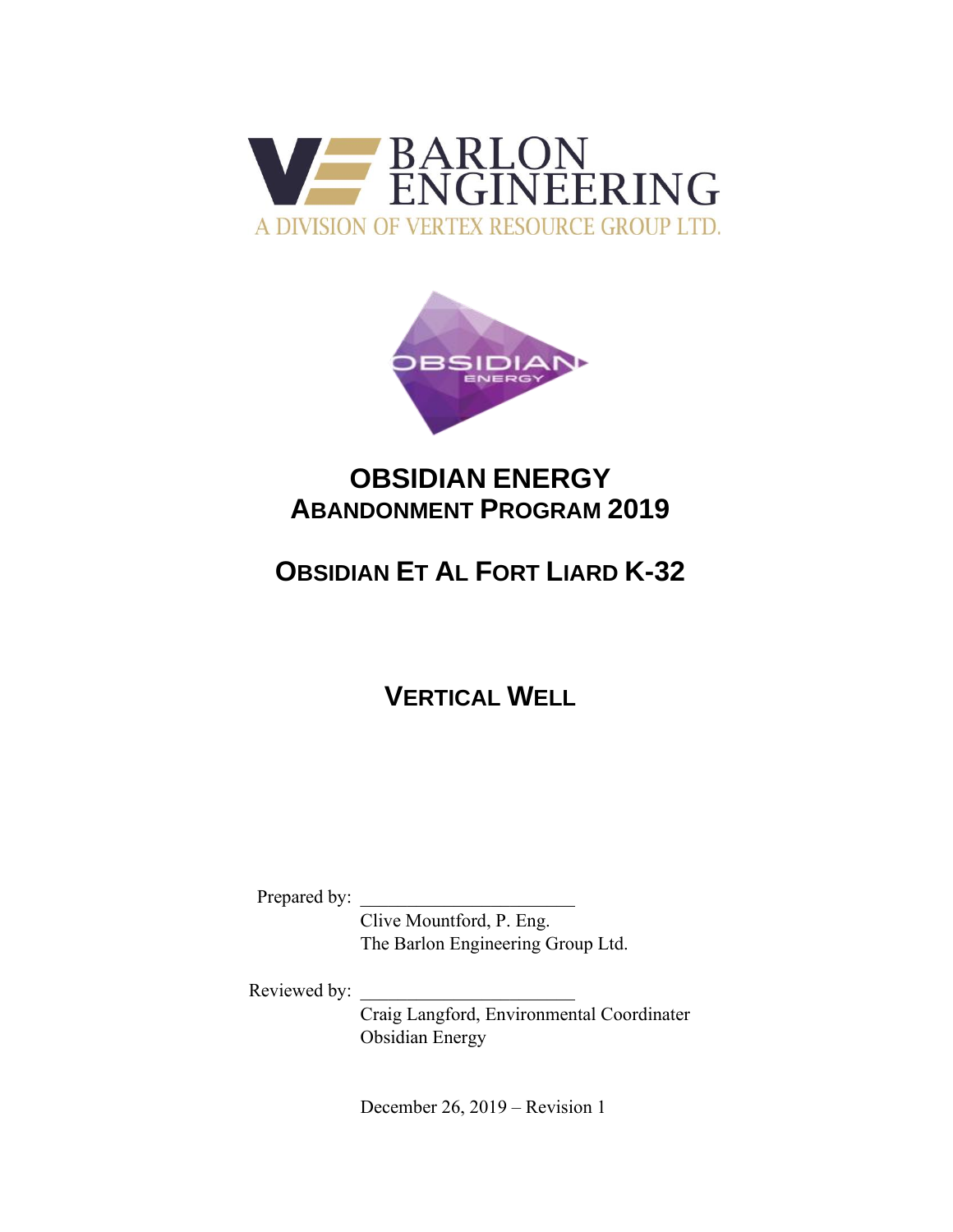### **1 OBJECTIVE**

Abandon the wellbore as per Northwest Territories OROGO regulations

### **Well History Summary:**

The well was spudded on February 19, 1999 to test the Chinkeh sand for gas to TD the well in the Mattson sand which was a secondary target. The surface hole was drilled with a 311 mm bit to a depth of 487.5 m where 244.5 mm surface casing was set and cemented. After drilling 222 mm hole to 1322 mKB a core was cut from 1322 mKB to 1339.4 mKB. Drilling continued to 1465 mKB where DST #1 was conducted over the Chinkeh interval from 1394 to 1408 mKB. Test results suggested no permeability in the Chinkeh. After reaching TD at 1695 mKB and logging the well, DST #2 was conducted over the interval 1635-1695 mKB. A small quantity of gas along with 550 ml of salt water in the drillpipe was recovered. The hole was cased with 177.8 mm casing and cemented. A tubing head and master valve were installed and the well was suspended.

## **2 WELL DATA**

| Operator:                 | <b>Obsidian Energy</b><br>200, 207 9 Avenue S.W.<br>Calgary AB, T2P 1K6                                                              |                                                                  |                           |
|---------------------------|--------------------------------------------------------------------------------------------------------------------------------------|------------------------------------------------------------------|---------------------------|
| 24 Hour Emergency #:      | 1-877-792-2990                                                                                                                       |                                                                  | <b>NWT Operator Code:</b> |
| <b>AFE#:</b>              | <b>TBD</b> – to be recorded with GL code on all bills and service orders and<br>sent to Obsidian C/O Barlon Engineering              |                                                                  |                           |
| Coordinates :             | Latitude:<br>Longitude:                                                                                                              | 60 01' 39.211"<br>123 21' 49.639"                                |                           |
| <b>Elevations:</b>        | KB:<br>GL:<br><b>PBTD:</b><br>TD:                                                                                                    | 484.50 m<br>$480.10 \text{ m}$<br>1689.0 mKB MD<br>1695.0 mKB MD | $KB - GL: 4.40 m$         |
| <b>Surface Casing:</b>    | 244.5 mm, 53.57 kg/m, J-55 landed at 487.5 mKB MD<br>311 mm hole size<br>28.4 m3 $0:1:0$ class $G + 1\%$ CaCl2 (8 m3 cement returns) |                                                                  |                           |
| <b>Production Casing:</b> | 177.8 mm, 34.23 kg/m, L-80, LT&C landed at 1695.0 mKB MD<br>222 mm hole size<br>R A D I C                                            |                                                                  |                           |

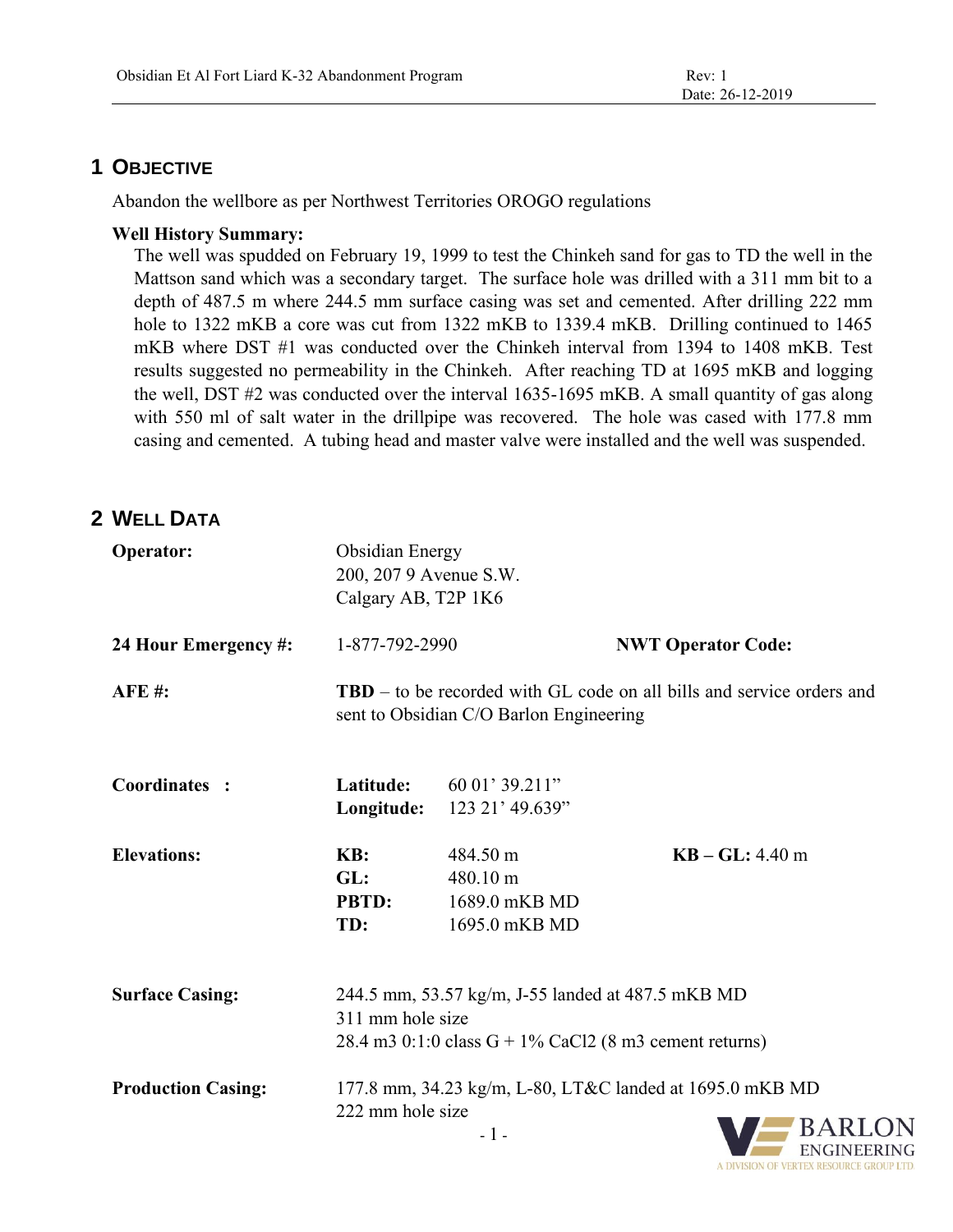22.3 m3 1:1:6 + 0.75% CFR & 11.4 m3 0:1:0 G + 0.4% CFL-3 + 0.2% LTR (5 m3 cement returns)

| <b>Perforations:</b>       | <b>None</b>                                                  |
|----------------------------|--------------------------------------------------------------|
| Wellhead:                  | 245 mm x 279.4 mm 21 MPa Vetco Gray (see attached schematic) |
| <b>Base of Groundwater</b> |                                                              |
| <b>Protection:</b>         | $600 \text{ mKB}$                                            |

#### **Table 1 – Tubular Data**

|                                   | <b>Surface</b><br>Casing | <b>Production</b><br>Casing | <b>Tubing</b> |
|-----------------------------------|--------------------------|-----------------------------|---------------|
| Size OD [mm]                      | 244.5                    | 177.8                       | N/A           |
| Size ID [mm]                      | 226.6                    | 161.7                       |               |
| Weight [kg/m]                     | 53.57                    | 34.23                       |               |
| Grade                             | $J-55$                   | $L-80$                      |               |
| Drift [mm]                        | 222.6                    | 158.5                       |               |
| Capacity $[m3/m]$                 | 0.0403                   | 0.0205                      |               |
| Annular<br>Capacity $[m3/m]$      |                          |                             |               |
| Collapse [MPa]                    | 13.93                    | 26.41                       |               |
| Burst [MPa]                       | 24.27                    | 43.71                       |               |
| Tension [1000<br>daN <sup>1</sup> | 255.8                    | 241.3                       |               |

Geological Tops:

TBD

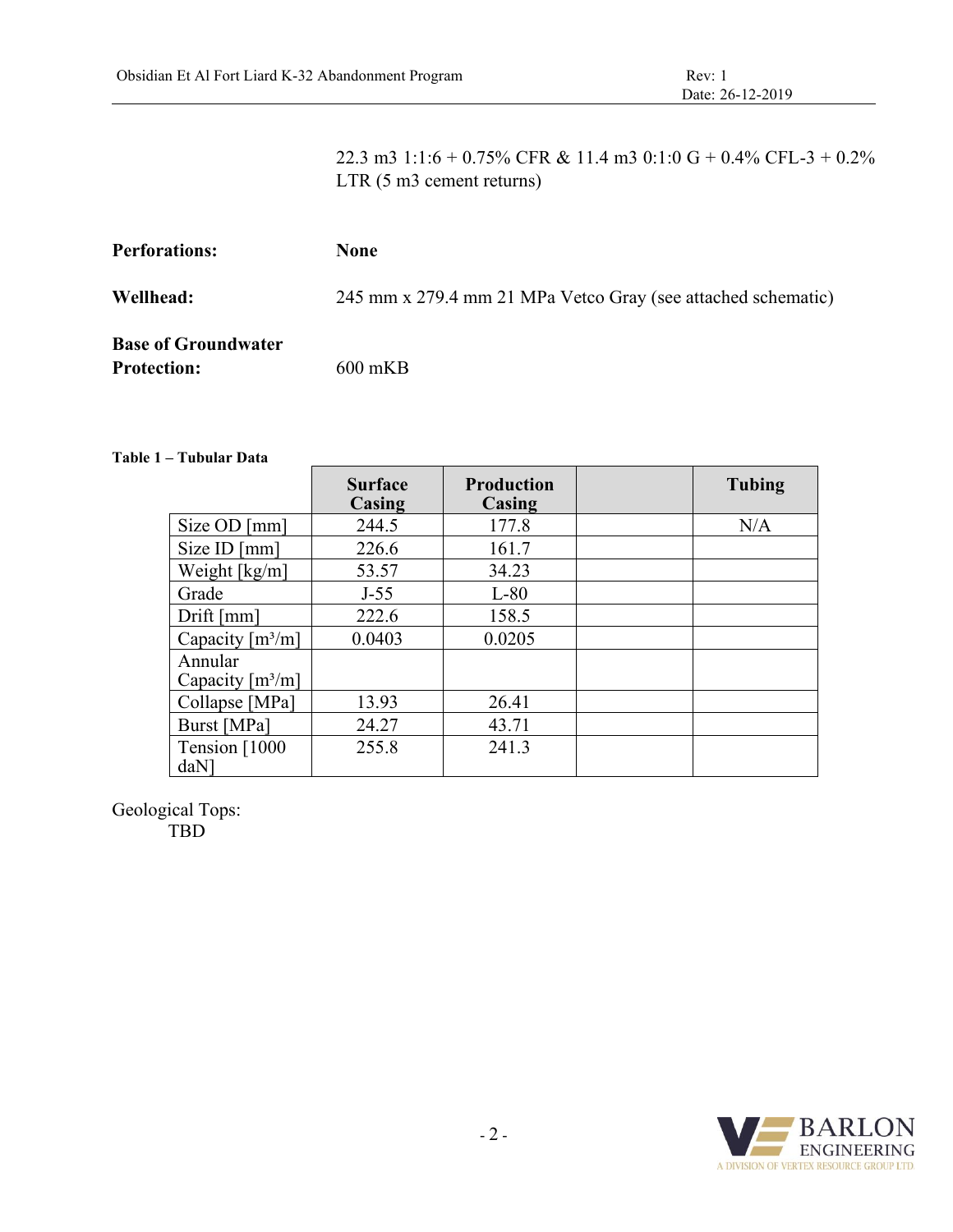# **2 GENERAL REQUIREMENTS AND ENVIRONMENT, SAFETY, AND LOSS CONTROL REQUIREMENTS**

### **General:**

The Completion/Workover Program is a guide only and cannot cover every situation or replace good judgment, competency and common sense at the wellsite. Job conditions and field experience must dictate job procedures. Discuss any changes prior to implementation with the Calgary office.

Any operation outlined in this program or otherwise implied by the nature of the work to be conducted that requires clarification shall be discussed with the designated Calgary Well Operations Supervisor.

Calculations shall be confirmed on location prior to program execution.

### **Notifications & Reporting:**

Ensure that OROGO is notified of any service rig move and/or flaring via the E- filing. Please ensure that the Oil and Gas Drilling and Production Regulations are followed

Send in the completion reports to the Wellview system by 08:00. Phone in to Completions Superintendent around 08:00 to update the day's operations and 16:00 to discuss the next day's plans.

### **Regulations:**

The Wellsite Supervisor is to be familiar with and enforce Oil and Gas Operations Act and O.H. & S. regulations as they pertain to work on the site. The OROGO has adopted a policy that places responsibility of resident notification with the oil company representative. Failure to comply with this policy could result in a total shutdown of the operations. It is therefore extremely important for the wellsite supervisor to establish communication with any residents in the vicinity of the well who may be affected by the operation and keep them informed of any operation that is deemed to be disruptive to their daily living routine – acidizing, fracturing, testing, perforating, etc. Refer any questions to the Rig Coordinator or Completion Superintendent.

### **Health, Safety, & Environment:**

All operations will be conducted in safe manner and in accordance with Obsidian Drilling / Completion / Workover Safe Operating Procedures and Obsidian Corporate Policies.

The following will also be understood by all parties and be complied with at all times:

- OROGO Emergency Response Plan
- Local/Regional Environmental Regulations
- OROGO Regulations and Procedures
- OH&S Regulations, Codes, and Practices

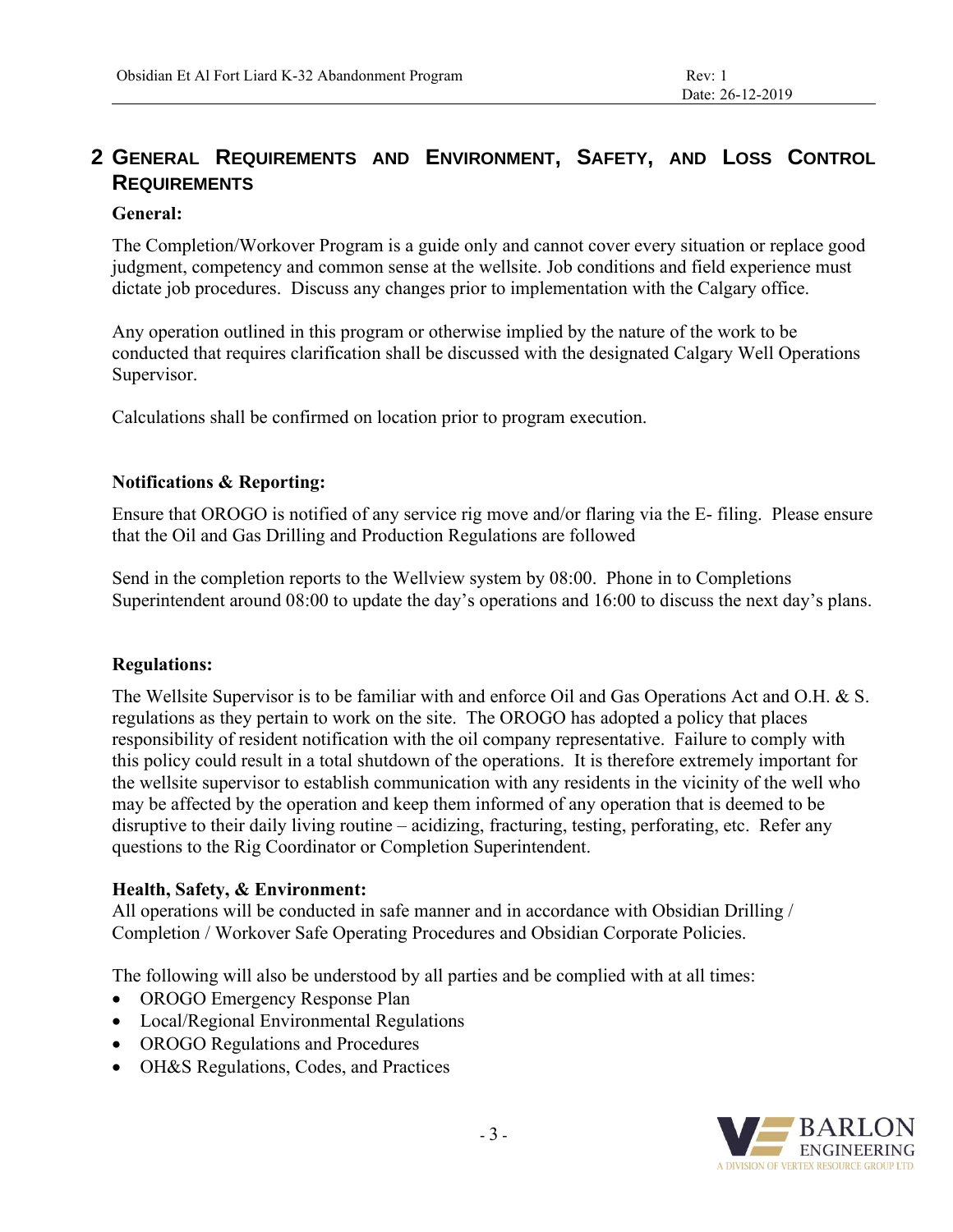It is the responsibility of all employees and contractors to report hazardous/unsafe conditions as well as near misses. It is also their responsibility to advise their Supervisor or the Well Site Supervisor immediately of any task or condition which may cause an imminent danger situation.

Safety/Operational meetings and a hazard assessment which may include a review of Obsidian, Oil and Gas Drilling and Production Regulation, O.H. & S., and WHMIS regulations must be conducted and documented with all personnel at the beginning of the job, at each crew change and prior to secondary services conducting any work on location.

### **Emergency Response Plan:**

The Well Site Supervisor and Rig Manager shall be fully aware of the content's within the Obsidian Corporate Emergency Response Plan, and will ensure that on all wells with a Site Specific Emergency Response Plan (ERP), crew members are briefed/ trained with respect to their individual duties within the Site Specific ERP. A copy of the Site Specific Emergency Response Plan must be on location.

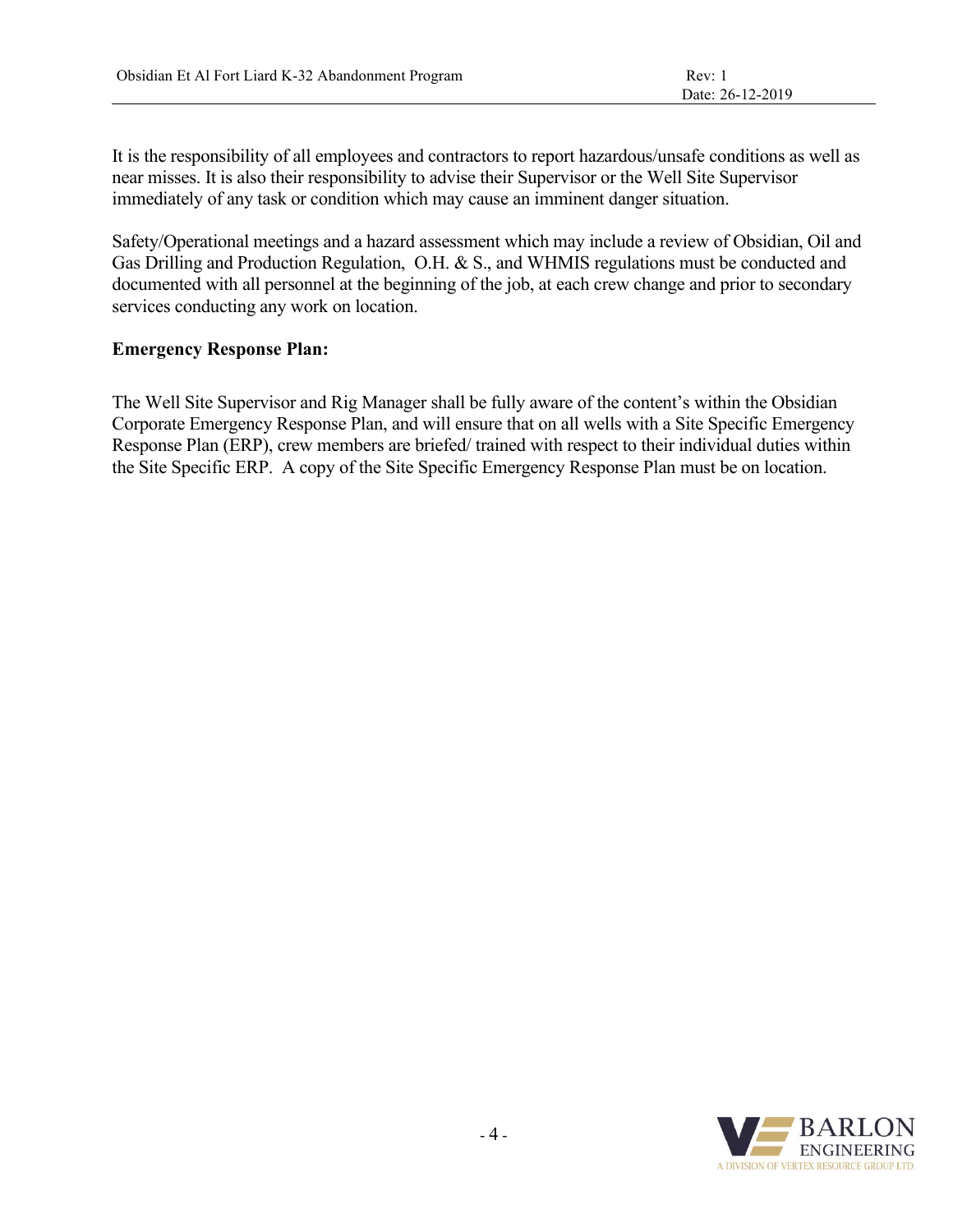### **3 NOTIFICATIONS PRIOR TO COMMENCING OPERATIONS**

- 1. Notify OROGO at least 24 hours prior to commencing operations
- 2. Fill out Obsidian's Emergency Phone List and First Aid plan and email to the following people:
	- a. Project Managers (primary and alternative)
	- b. Area EH&S officer
	- c. Field Personnel

This form must also be posted in a conspicuous location on the lease. A copy is also found in the D&C ERP manual. By using these templates it will ensure you have the correct representatives identified and correct phone numbers. NOTE: It is your responsibility to ensure the templates you complete are accurate including directions to your specific site as per the road use agreements and from the nearest town. Remember these Emergency Phone List/First Aid Plan templates will be used in the event of an emergency situation and thus the need to ensure they are complete and accurate.

NOTE: When filled out properly this Emergency Phone List /First Aid Plan is used to meet regulations and must be on location for a first aid plan and ERP for your site, it was designed to meet all requirements of the regulations

**CONTACT NUMBERS:**

**Obsidian Calgary (403) 777-2500**

| <b>Name</b>     | <b>Title</b>           | <b>Office Phone</b> | <b>Mobile</b> | Email                             |
|-----------------|------------------------|---------------------|---------------|-----------------------------------|
|                 | Environmental          |                     |               |                                   |
| Craig Langford  | Coordinator            | 403-597-0428        |               | Craig.Langford@obsidianenergy.com |
| Phil Johnson    | President              | 403-206-9764        | 403-710-5919  | pjohnson@barlon.ca                |
| Clive Mountford | Engineering<br>Manager | 403-206-9762        | 403-999-5606  | cmountford@barlon.ca              |
|                 |                        |                     |               |                                   |

### **4 PROGRAM**

- 1. Notify the Obsidian field office at least 24 hours before commencing well site operations. Ensure the following documentation is completed prior to commencing wellsite operations:
	- Obsidian *Wellsite Hazard Assessment Plot Plan*; scout the location for construction requirements, hazard identification, and wellhead specification.
	- Obsidian *Notice of Supervision* form.
	- Obsidian *Well Site / Facility Handover Form* with the Obsidian production staff.
	- Obsidian 'Ground Disturbance' requirements.

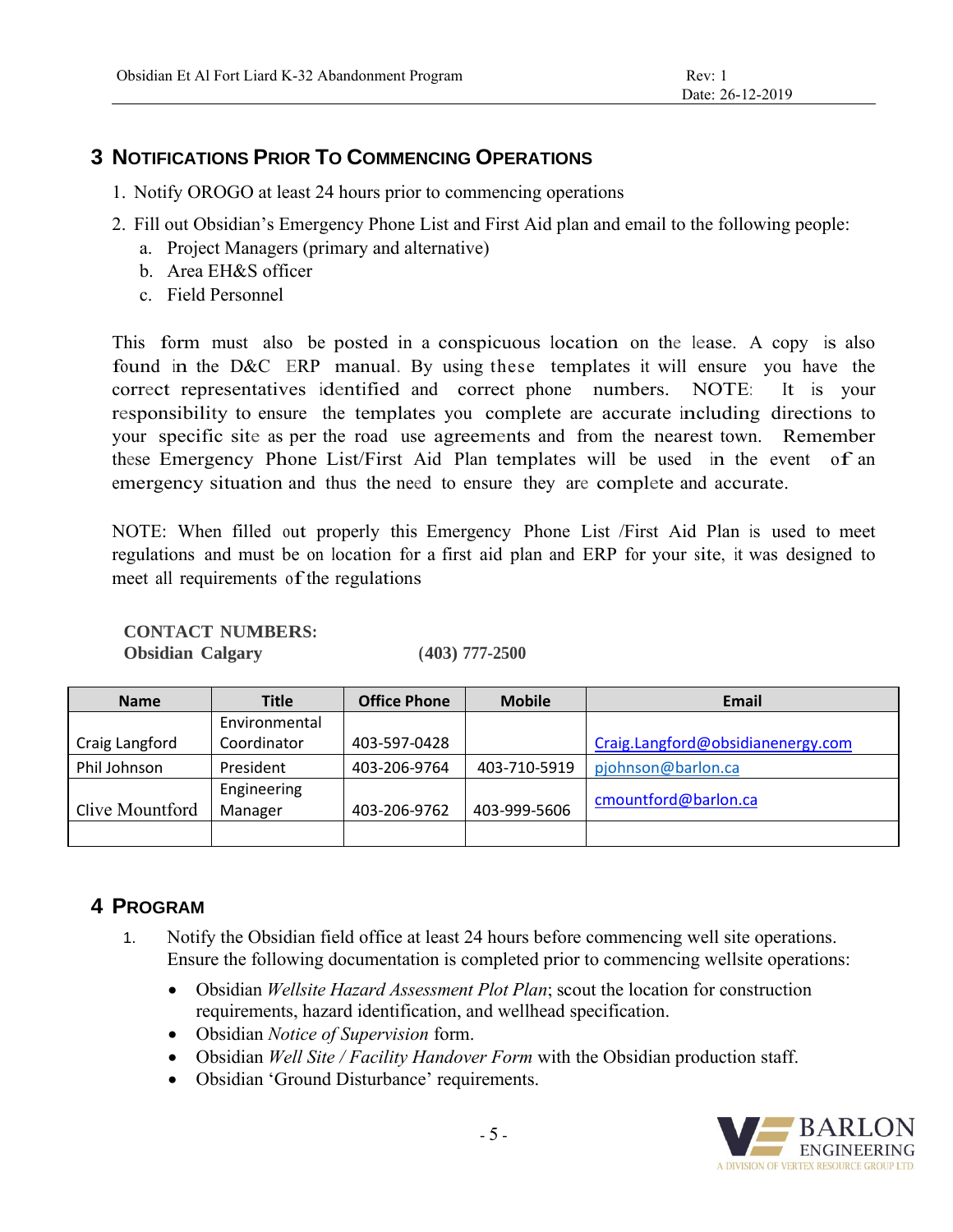• Obsidian *Flaring / Venting / Incinerating Resident Notification Form*; deliver to all the applicable residents and document the date and time of delivery in Wellview - confirm with the Calgary office that the resident notification has been conducted.

**Note:** Refer to the key contacts in the program for names and numbers.

- 2. Ensure the Well Servicing at least 7 days prior to the respective operations; these notifications must be submitted electronically to OROGO
- 3. Prior to mobilizing equipment to location, collect sample of water from wellbore and complete field water analysis to ensure the water in the wellbore is fresh water.
- 4. Mobilize in excavator and welding unit. This can be accomplished via helicopter or direct trucking to location. The access conditions will be analyzed as the abandonment commencement date approaches and the appropriate transportation method will be selected.
- 5. Conduct surface casing vent flow test to confirm the wellbore can be cut and capped. Fill out and sign the Surface Casing Vent Flow data sheet. Also ensure there is no pressure on the wellbore. If no evidence of gas migration or surface casing vent flow exits, proceed with cut and cap operation.
- 6. Pressure test casing to 7 MPa for 10 minutes.
- 7. Excavate a ditch / hole around the wellhead down to a depth of 2.5 m.
- 8. Ensure no wellhead pressure has built up by opening the casing or tubing valve. Perform a LEL atmospheric measurement in the excavation to ensure cutting operations are safe. Secure the wellhead with overhead rigging. Cut two windows into the production casing – DO NOT EXCEED 1/3 CASING CIRCUMFERENCE WITH EITHER WINDOW. Cut off both casings so that the production casing is recessed lower than the surface casing and that both casing strings are at least 2.0 meters below ground level when capped. Ensure all workers are fully prepared for well head and casing movement during this operation and are protected accordingly.
- 9. TACK Weld a metallurgic ally compatible steel plate across the production casing, using non continuous fillet welds to allow the production string to vent. Weld a separate steel plate in a similar fashion onto the surface casing. Weld the first two numbers of the location onto the top of the surface casing plate for future identification (i.e. – LSD-SECTION).

NOTE: All steel plates must be compatible with the production casing to avoid corrosion.

10. Fill in the excavation above the casings. Remove all debris and move off location. Install post and sign at casing stub location with the following information:

NOTE: No fluid or solids waste are expected to be generated during the operations.

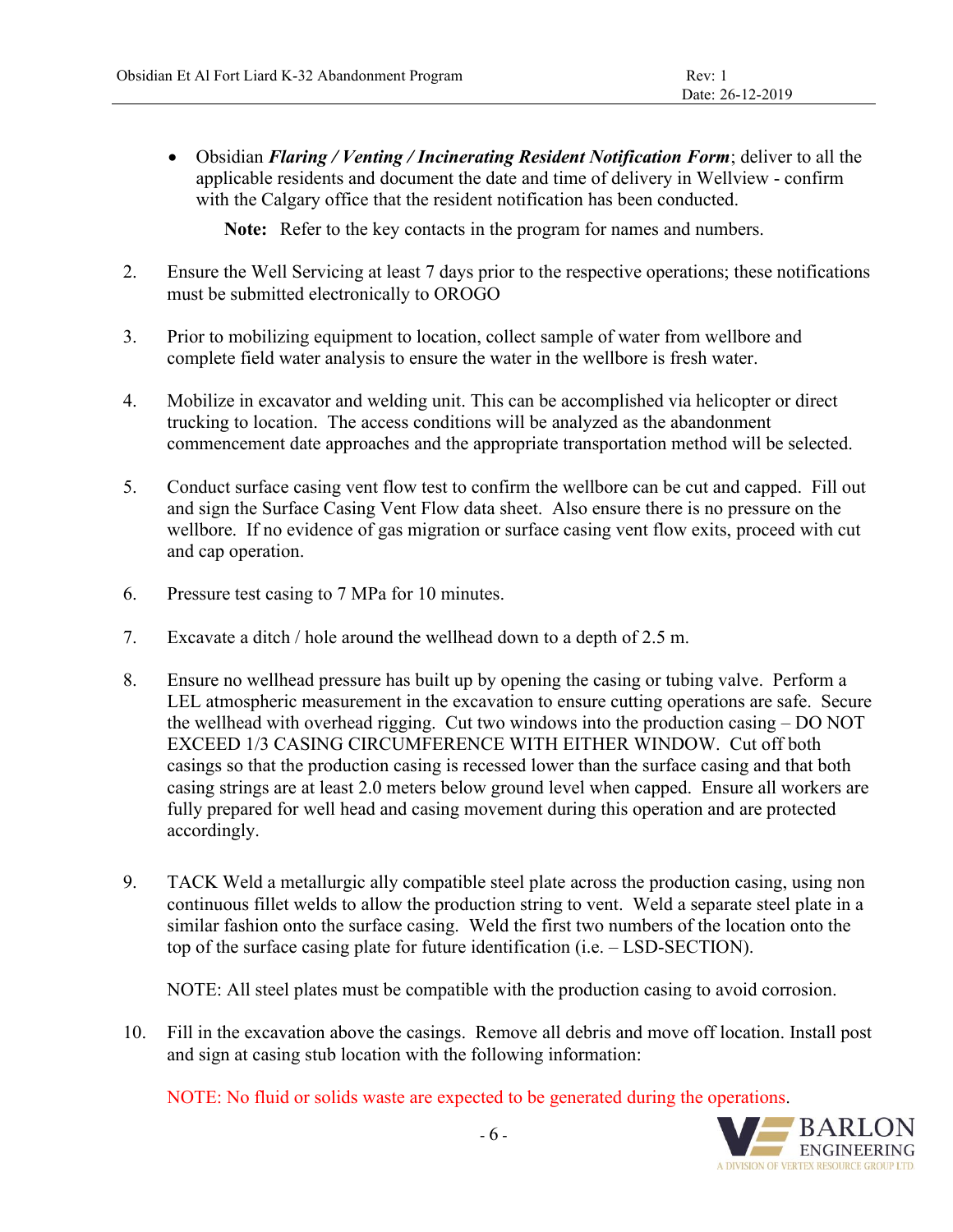

- 11. Inform the field foreman that the job is complete.
- 12. Demobilize in excavator and welding unit. This can be accomplished via helicopter or direct trucking from location. The access conditions will be analyzed as the abandonment commencement date approaches and the appropriate transportation method will be selected. (send wellhead for metal recycling).
- 13. Prepare a sketch of the lease, including surplus equipment (non-expected), contaminated areas (non-expected), etc. and forward to Calgary.

### **5 DAILY REPORTS**

Daily activity report for the preceding 24 hours is to be in typed form and emailed to Obsidian office weekdays prior to 7:30 A.M. MST time. On weekends email field copy of report daily to contacts listed below.

After hours, weekdays or holiday, call the advised appointed contact at:

| Clive Mountford           | cmountford@barlon.ca                 |
|---------------------------|--------------------------------------|
| <b>Barlon Engineering</b> | $(403)$ 206-9762                     |
|                           | $(403)$ 999-5606                     |
| Phil Johnson              | pjohnson@barlon.ca                   |
| <b>Barlon Engineering</b> | $(403)$ 206-9764<br>$(403)$ 719-5919 |
| Craig Langford            | Craig.Langford@obsidianenergy.com    |
| Obsidian Energy           | (403) 597-0428                       |

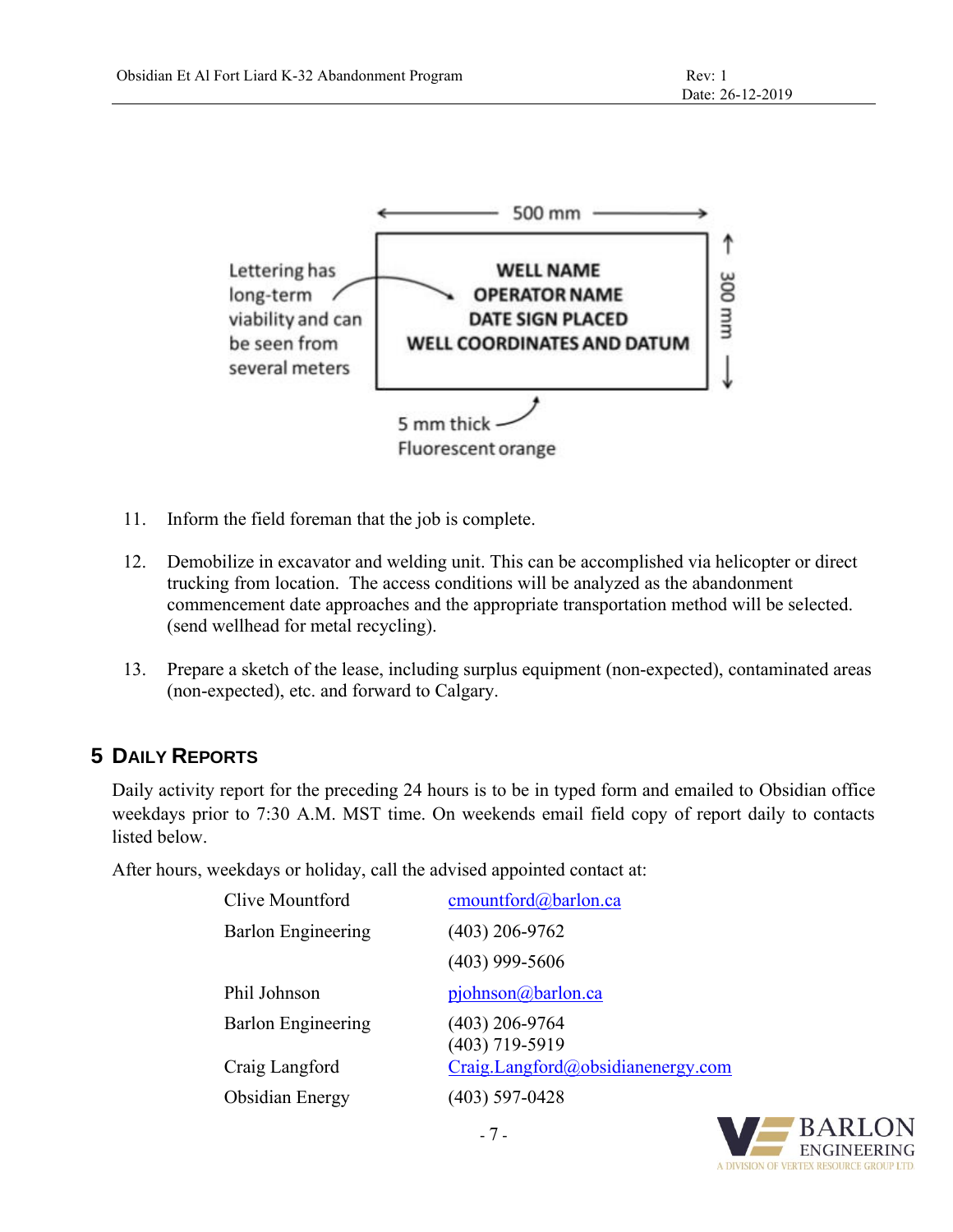### **NOTES: All operations carried out on behalf of Barlon shall be conducted in a safe manner, in compliance with the occupational health and safety act, OROGO regulations, and any other relevant act, regulation, or law.**

Barlon's operations must protect and maintain the quality and integrity of the environment in compliance with all environmental acts and regulations.

All tickets to be stamped and labeled with the AFE number or cost center number, coded and signed by the Completion Field Supervisor.

All contracted services must have an on-going safety program in place, which is being implemented and monitored.

### **A copy of this program shall be on location at all times.**

Ensure that CAODC safety inspections are completed on a weekly basis and faxed to Barlon's Calgary office.

Ensure safety meetings are held on a weekly basis with each crew. Minutes of these meetings are to be forwarded to Barlon's Calgary office with the morning report and noted in the tour book.

Ensure that daily BOP function tests are conducted and noted in the tour book.

Ensure that every seven (7) days a BOP drill is conducted and noted in the tour book.

Ensure that all personnel on site are aware of Barlon's EH&S policy

### **Ensure pre-job safety meetings are held and documented.**

Ensure all personal protective equipment is in place and kept in good usable condition.

### **Ensure that all personnel are wearing/using personal protective equipment as required.**

### **Ensure that hazards are identified and marked where required:**

- Sump fences or markers should be in place
- Check and locate pipelines, power lines, and telephone lines before digging or trenching

### **Ensure that all spills are reported and cleaned up or recovered; this includes spilled drilling fluid, oil, produced water, diesel fuel or other chemicals.**

Ensure that all wastes are disposed of in an approved manner, whether they are liquid or solid wastes.

Review MSDS sheets with crewmembers when handling hazardous chemicals.

Ensure that first aid equipment and supplies are in the designated location and readily available for use.

Record the fire extinguisher's number and location and ensure that they have recent inspection tags on them.

Ensure that all confined areas around the rig are thoroughly checked out with both a toxic gas detector and explosive meter, before workers enter the confined spaces.

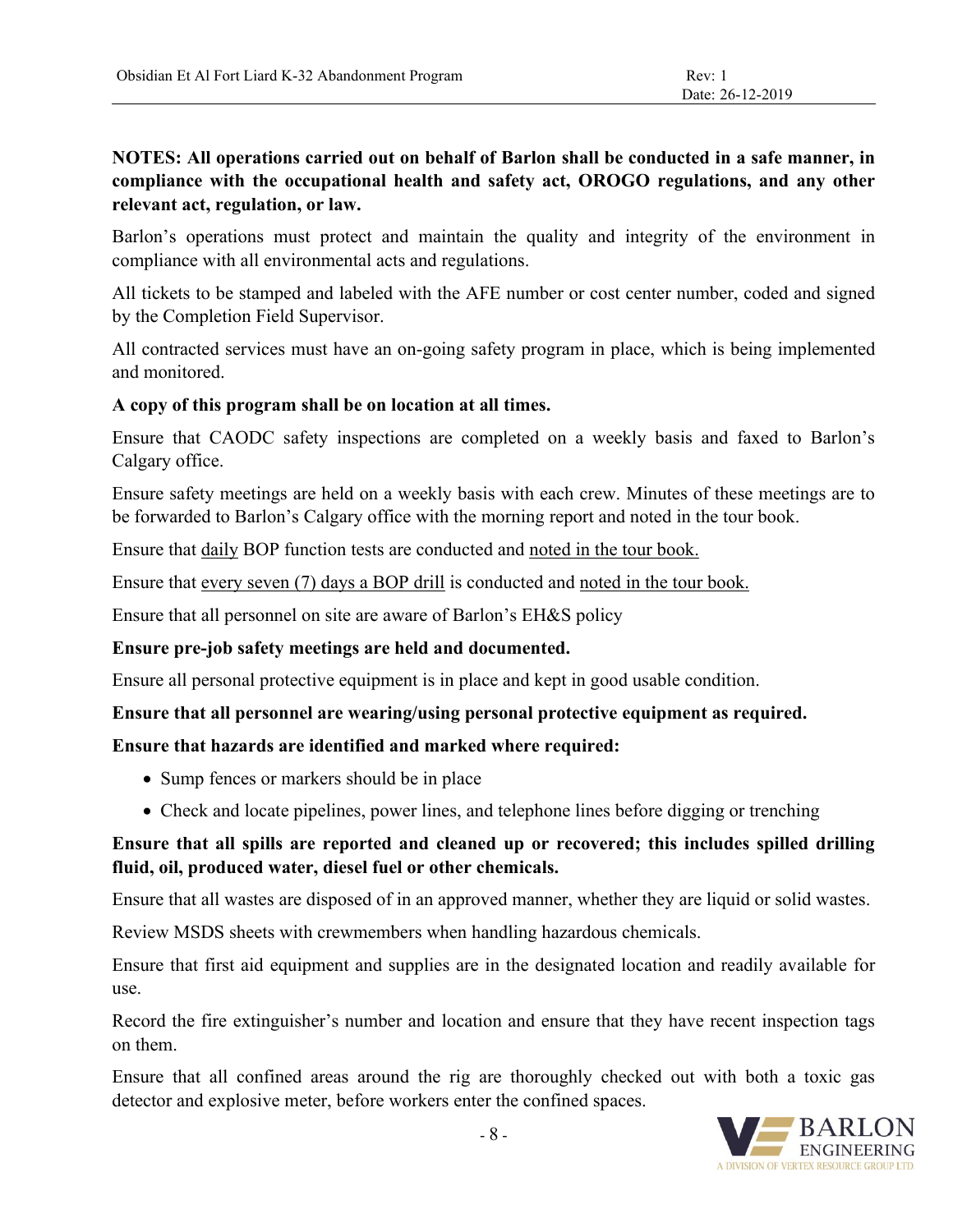Ensure that the air quality is monitored on locations where  $H_2S$  may be present.

Supervisor and the rig manager should be familiar with Barlon's emergency response plan. When working in an area where Barlon does not have an established field operation, the supervisor and rig manager will be responsible for the initial implementation of the ERP.

Ensure that security around the wellsite is adequately maintained, to prevent unauthorized entry, and prevent the theft and damage of materials and supplies.

### **ALL OPERATIONS WILL CONFORM TO ALL CURRENT OROGO, OH&S AND BARLON ENGINEERING REQUIREMENTS.**

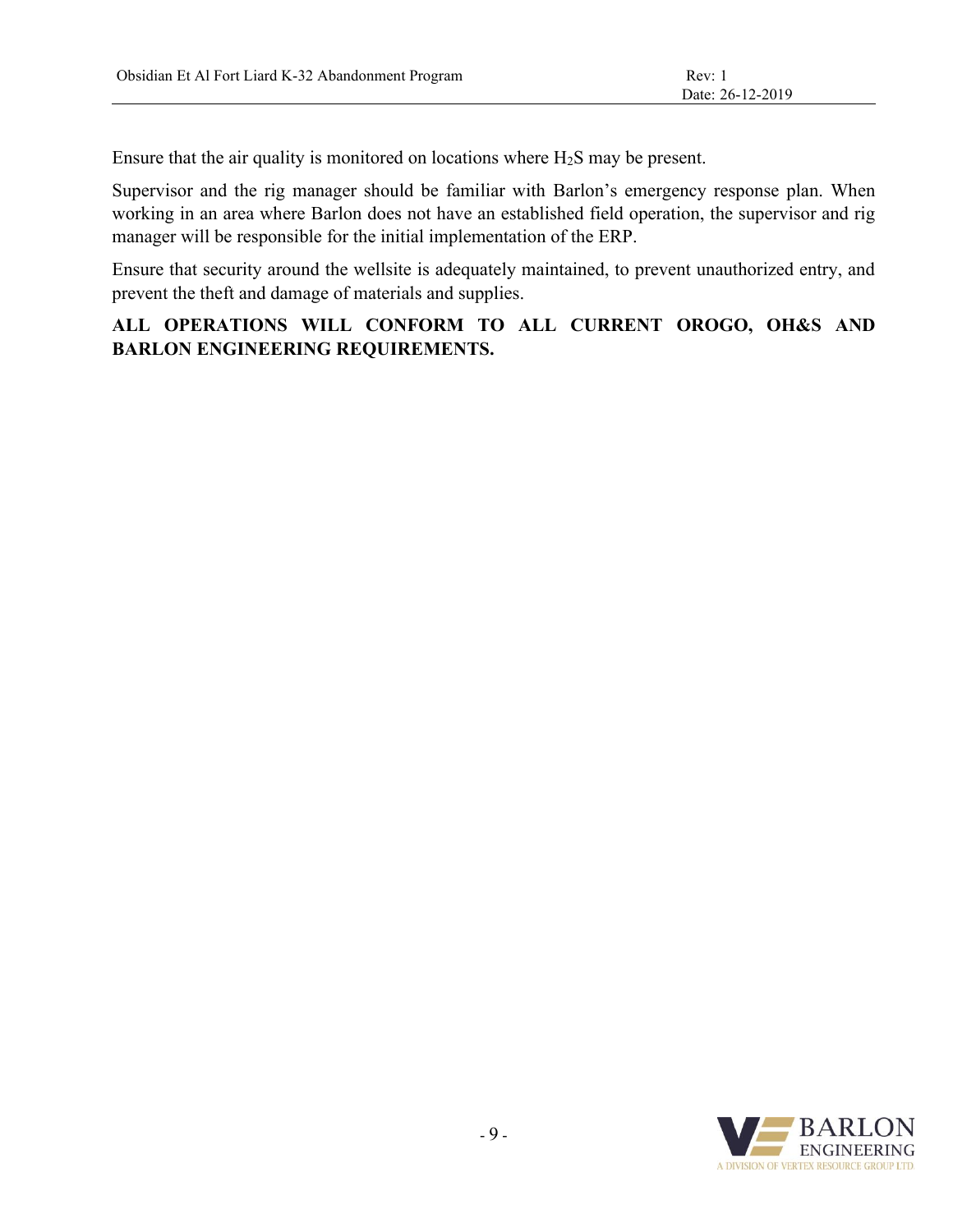## **6 SERVICES**

#### **Table 2 – Service Contacts**

| <b>Service</b>      | <b>Name</b> | <b>Number</b> |
|---------------------|-------------|---------------|
| Wellsite Supervisor | TBD         |               |
| Welder              | TBD         |               |
| Helicopter          | TBD         |               |
| Excavator           | <b>TBD</b>  |               |